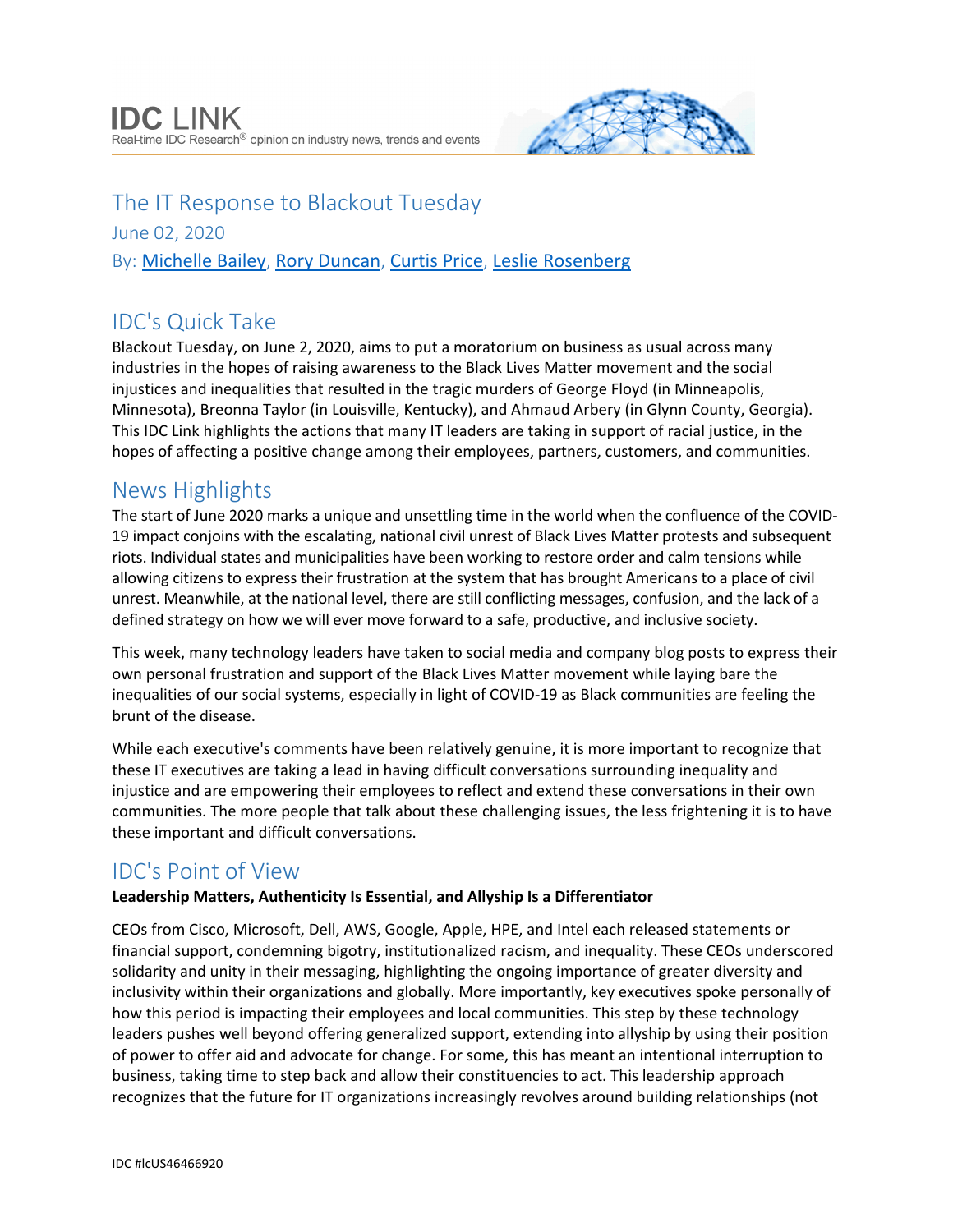just products) and that trust is driven by being accountable and having a consistent corporate point of view — or else face being seen as opportunistic or disingenuous. These leaders recognize that there is no single "silver bullet" to solve inequality and that the private sector has an important and influential role to play in what has historically been considered issues of policy or politics. Further:

- **Cisco CEO Chuck Robbins,** a longtime humanitarian, took a bold step yesterday in cancelling the annual Cisco Live U.S. conference. He also donated \$5 million to charities committed to ending racism and discrimination. The event of more than 30,000 attendees had moved to a virtual conference format in response to COVID-19. As an explanation, Robbins noted, "We don't believe the time is right to host an event in the middle of this tragic moment in our history. Our hope is that we use this time to process, heal, and define the actions we will take as organizations and individuals to make a difference and move forward towards a better, more inclusive world." Later, in an open letter, Robbins stated, "How we respond will be an important moment in our nation's history. We at Cisco will lead in these efforts… We have never shied away from the tough conversations or tackling challenges… We must lean in to our conscious culture…"
- **Microsoft CEO Satya Nadella** tweeted, "There is no place for hate and racism in our society. Empathy and shared understanding are a start, but we must do more. I stand with the Black and African American community, and we are committed to building on this work in our company and in our communities." Microsoft has also been using its social media sites to repost messages from the Black community at Microsoft.
- **Google CEO Sundar Pichai** posted on LinkedIn over the weekend: "Today, on U.S. Google and YouTube homepages, we share our support for racial equality in solidarity with the Black community and in memory of George Floyd, Breonna Taylor, Ahmaud Arbery, and others who don't have a voice. For those feeling grief, anger, sadness, and fear, you are not alone."
- **Dell Technologies Chairman and CEO Michael Dell** shared his sentiments with employees and on Twitter on Monday: "The murder of George Floyd is an atrocity. We all stand in horror, grieving as a nation alongside his family and his community. To see a man killed, a life ended cruelly and senselessly, is something that will haunt me forever. But for people of color in communities all over this country and around the world - that footage is not a surprise, it is all too familiar. The fault lines of our society are laid bare. From the devastating and disproportionate impacts of COVID-19 to the devastating impacts of police brutality, the longstanding racial injustice in America that began 400 years ago is impossible to ignore. And the people who have been ignored are now demanding to be heard. We are listening." Dell Technologies also supported space for tough conversations among its community and has been reaching out internally to Black employees on how to build an organization where we all feel safe and valued. He also stated, "I am optimistic about what we've built at Dell... I've always believed diversity is power. It's how we win and win the right way. We can lead by example into our inclusive culture. We can lead by example and surround each other in love and support when we need it most."
- **AMD CEO Lisa Su** announced contributions to the NAACP and the Historically Black Colleges and Universities Foundation. In her comments this week she said, "Recent events are a painful reminder of the work still ahead to end racism and social injustice. Together, we can and must make something good come from this unacceptable situation. @AMD will do our part to help our employees and communities effect systemic and lasting change starting with contributions to the @NAACP and the @HBCUFoundation."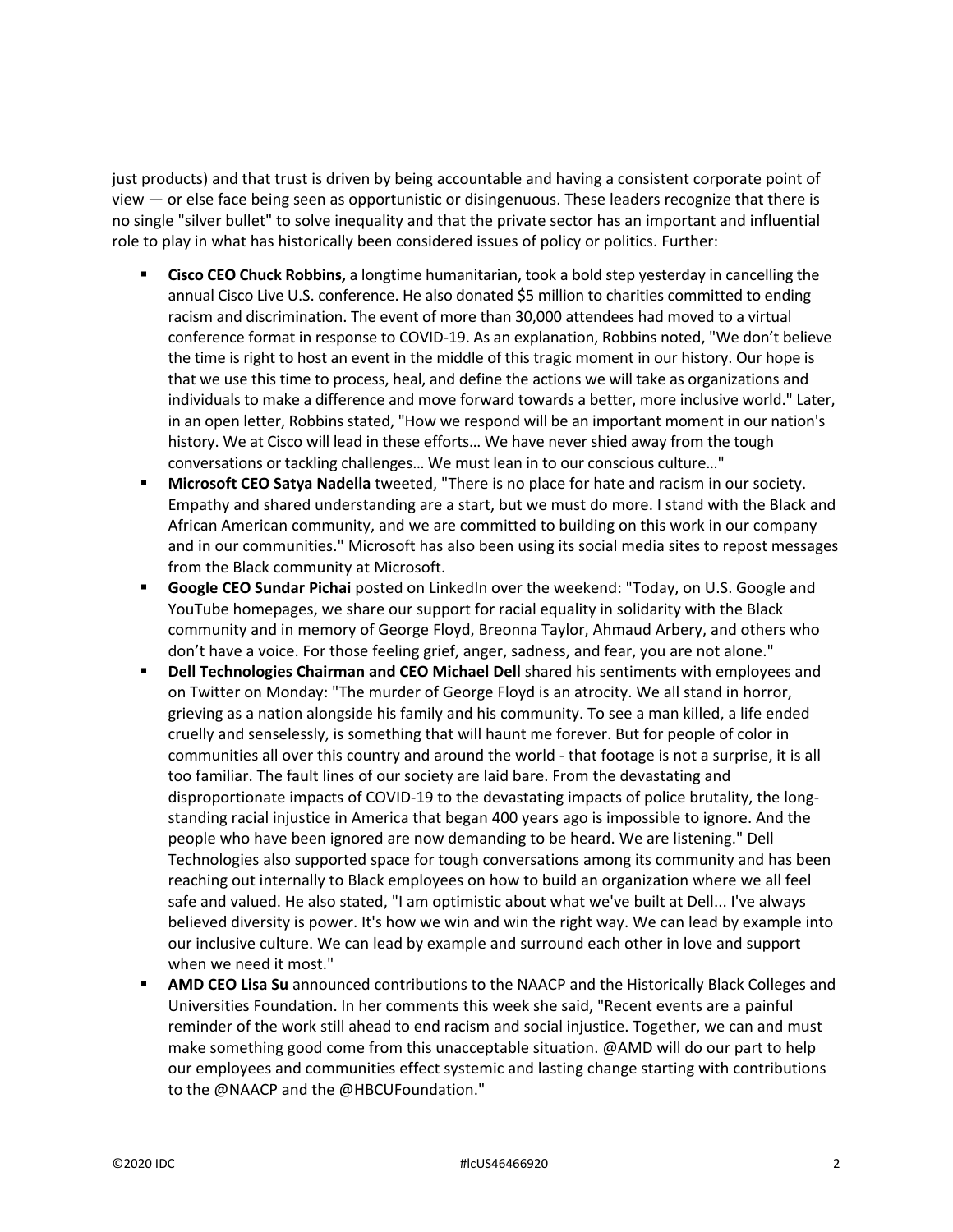#### **The Private Sector Takes the Lead on Awareness and Responsibility**

As the world is in a state of compounding crises (i.e., COVID-19, record unemployment, financial market declines, and civil unrest), citizens are looking for leadership. At the state and local level, there have been guidelines and action. But, at the national level, there has been no defined strategy across any of these crises. Typically, complex societal issues are discussed and managed by policy makers and educators, and some strides have been made. But, in this new reality, a new infusion of ideas and action has been needed to accelerate change. As a result, the market has seen the private sector bring thought leadership, ne[w solutions,](https://www.idc.com/getdoc.jsp?containerId=US46220520) community activism, and philanthropy in support of their employees, customers, and communities. Examples include taking personal time to ensure personal and family wellness, in-kind and cash donations to frontline causes and the development of problem-solving technology solutions such as Webex for schools, connectivity for underserved communities, and [incident response for hospitals.](https://www.idc.com/getdoc.jsp?containerId=US46394320) IDC believes it will be the grassroots, community-based action that will help get citizens back on their feet and the empowerment by the private sector to help them get there.

#### **The Rising Importance of Intersectionality**

In many ways, life in the corporate tech world is a microcosm of broader societal life. Many of the societal challenges that different groups confront daily often find their way into corporate environments. Old ideals, traditions, stereotypes, and beliefs permeate an organization's structure and introduce a level of friction that can act as a counterbalance to the corporate goals and mission statements of being a diverse and inclusive organization. For individuals who challenge societal norms on multiple fronts and face discrimination across more than one aspect of race, gender, age, religion, or abilities, succeeding in a technology organization can feel especially overwhelming and isolating.

Tech companies that involve diversity and inclusion as part of their mission must constantly demonstrate their commitment to achieving the mission not only through words but also through action. Recognizing the societal challenges that impact groups within an organization is the sign of an aware organization, but displaying the *will* to affect positive change is the sign of an "action oriented" organization.

The recent events in the United States have presented an opportunity for companies to stand up, show support, and speak out against racism wherever it exists. Actions like these from tech heavyweights such as Apple, Cisco, Dell, and Microsoft are important for all groups that deal with injustices both inside and outside of the workplace. These leaders see themselves as "change agents" in the broader society, and they see their workplaces as places of tolerance and understanding.

For groups under the broader umbrella of diversity and inclusion, the commitment, support, and actions taken by tech leaders at this time highlight their willingness to act on issues that they believe in and that have an impact on groups within their employee base. This should create a sense of unity among these groups and inspire trust that the issues most important to them are also issues for which their organizations are willing to fight. In the end, the coordination, communications, and solidarity within these groups is critical to pursuing agendas that seek to drive organizational and societal changes on issues that are common to all groups.